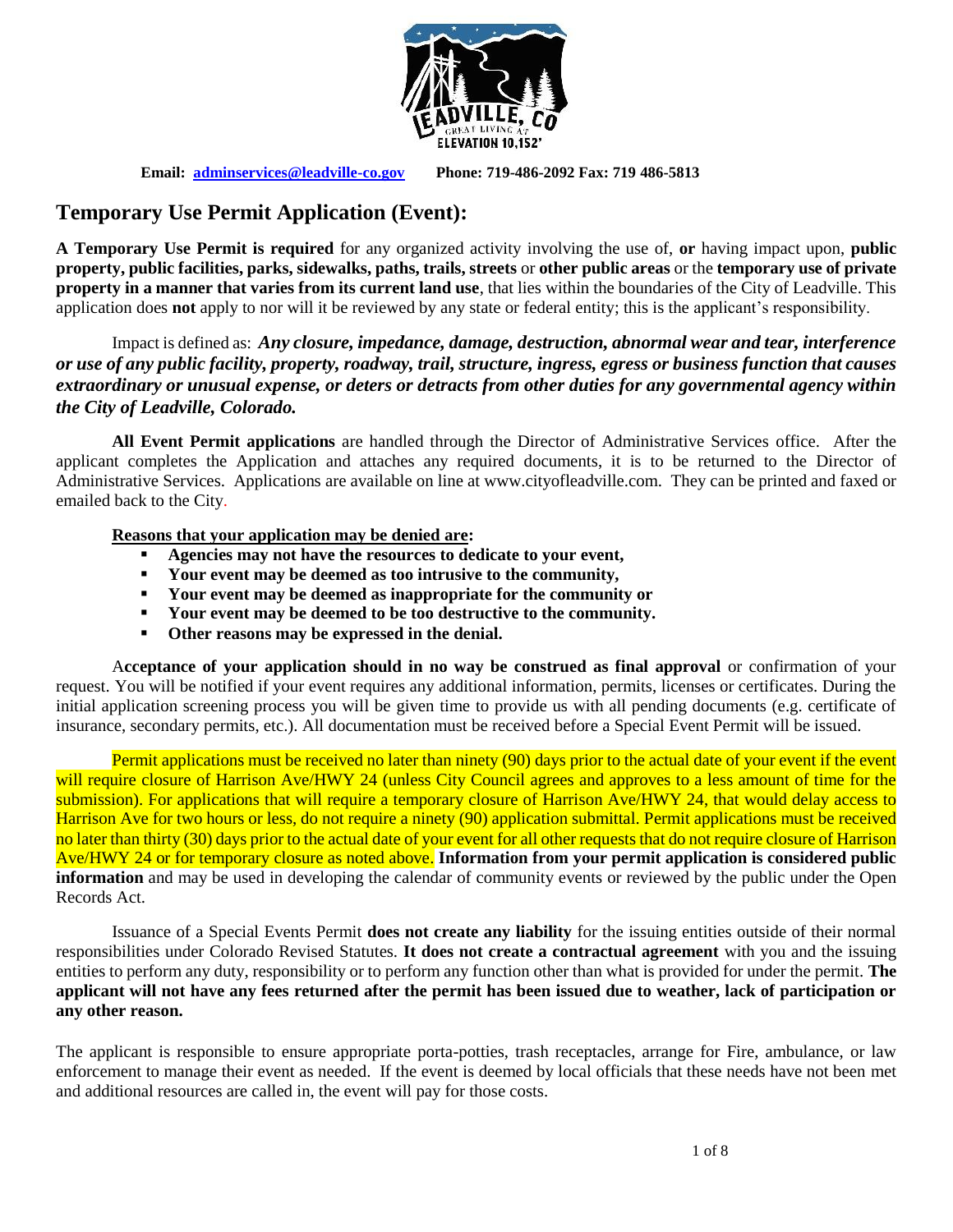

# **APPLICATION**

**Event Title:**  $\blacksquare$ 

**Description:** (Describe what your event is about, who and what will be involved, how it will work and any special information that you feel is important to help us understand the details of the event)

\_\_\_\_\_\_\_\_\_\_\_\_\_\_\_\_\_\_\_\_\_\_\_\_\_\_\_\_\_\_\_\_\_\_\_\_\_\_\_\_\_\_\_\_\_\_\_\_\_\_\_\_\_\_\_\_\_\_\_\_\_\_\_\_\_\_\_\_\_\_\_\_\_\_\_\_\_\_\_\_\_\_\_\_\_\_\_

| Set up                                                           |                              |                                                                                   |                |
|------------------------------------------------------------------|------------------------------|-----------------------------------------------------------------------------------|----------------|
|                                                                  |                              | Event Starts Date _______________ Time ________________ Day of Week______________ |                |
|                                                                  |                              |                                                                                   |                |
| <b>Dismantle</b>                                                 |                              |                                                                                   |                |
|                                                                  |                              |                                                                                   |                |
| <b>Anticipated Attendance</b><br><b>Anticipated Participants</b> | (not including participants) |                                                                                   | Total: _______ |
| Anticipated # of vehicles                                        |                              | <b>CONTACTS</b>                                                                   |                |
|                                                                  |                              |                                                                                   |                |
|                                                                  |                              |                                                                                   |                |
|                                                                  |                              |                                                                                   |                |
|                                                                  |                              |                                                                                   |                |
|                                                                  |                              |                                                                                   |                |
|                                                                  |                              |                                                                                   |                |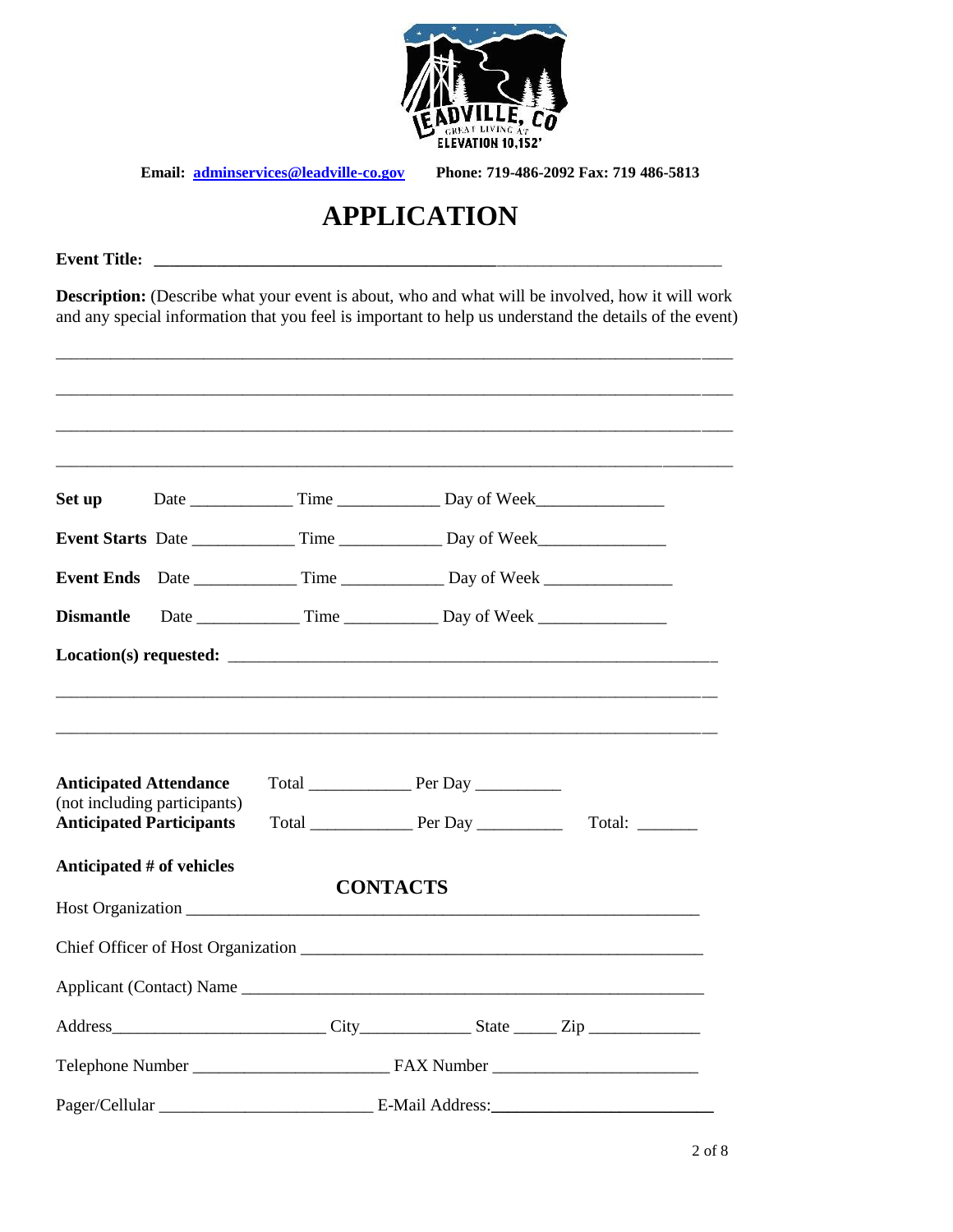

\_\_\_\_\_\_\_\_\_\_\_\_\_\_\_\_\_\_\_\_\_\_\_\_\_\_\_\_\_\_\_\_\_\_\_\_\_\_\_\_\_\_\_\_\_\_\_\_\_\_\_\_\_\_\_\_\_\_\_\_\_\_\_\_\_\_\_\_\_\_\_\_\_\_\_\_\_

\_\_\_\_\_\_\_\_\_\_\_\_\_\_\_\_\_\_\_\_\_\_\_\_\_\_\_\_\_\_\_\_\_\_\_\_\_\_\_\_\_\_\_\_\_\_\_\_\_\_\_\_\_\_\_\_\_\_\_\_\_\_\_\_\_\_\_\_\_\_\_\_\_\_\_\_

\_\_\_\_\_\_\_\_\_\_\_\_\_\_\_\_\_\_\_\_\_\_\_\_\_\_\_\_\_\_\_\_\_\_\_\_\_\_\_\_\_\_\_\_\_\_\_\_\_\_\_\_\_\_\_\_\_\_\_\_\_\_\_\_\_\_\_\_\_\_\_\_\_\_\_\_

## **APPLICATION,** *CONTINUED*

**If your event will impact city services please give description:** 

| If your event involves alcohol, weapons, speed activities, high speed vehicles, pyrotechnics,<br>loud noise of any kind or any unusual activity please describe:                                                                                                                                                                                                              |  |
|-------------------------------------------------------------------------------------------------------------------------------------------------------------------------------------------------------------------------------------------------------------------------------------------------------------------------------------------------------------------------------|--|
|                                                                                                                                                                                                                                                                                                                                                                               |  |
|                                                                                                                                                                                                                                                                                                                                                                               |  |
| Does your event require Harrison Ave/HWY 24 to be closed? Please indicate in the box below. If it does                                                                                                                                                                                                                                                                        |  |
| require closure of Harrison/HWY 24 you will be required to adhere to the City of Leadville traffic<br>control plan A or B. If you have comments related to this section please indicate in the space below.<br><b>NO</b><br><b>YES</b>                                                                                                                                        |  |
|                                                                                                                                                                                                                                                                                                                                                                               |  |
|                                                                                                                                                                                                                                                                                                                                                                               |  |
| Does your event require Harrison Ave/ HWY 24 to be closed for a short term duration of up to a few<br>hours? Please indicate in the box below. If it does require temporary closure of Harrison/HWY 24 you<br>will be required to adhere to the City of Leadville traffic control plan C. If you have comments related to<br>this section please indicate in the space below. |  |
| <b>YES</b><br><b>NO</b>                                                                                                                                                                                                                                                                                                                                                       |  |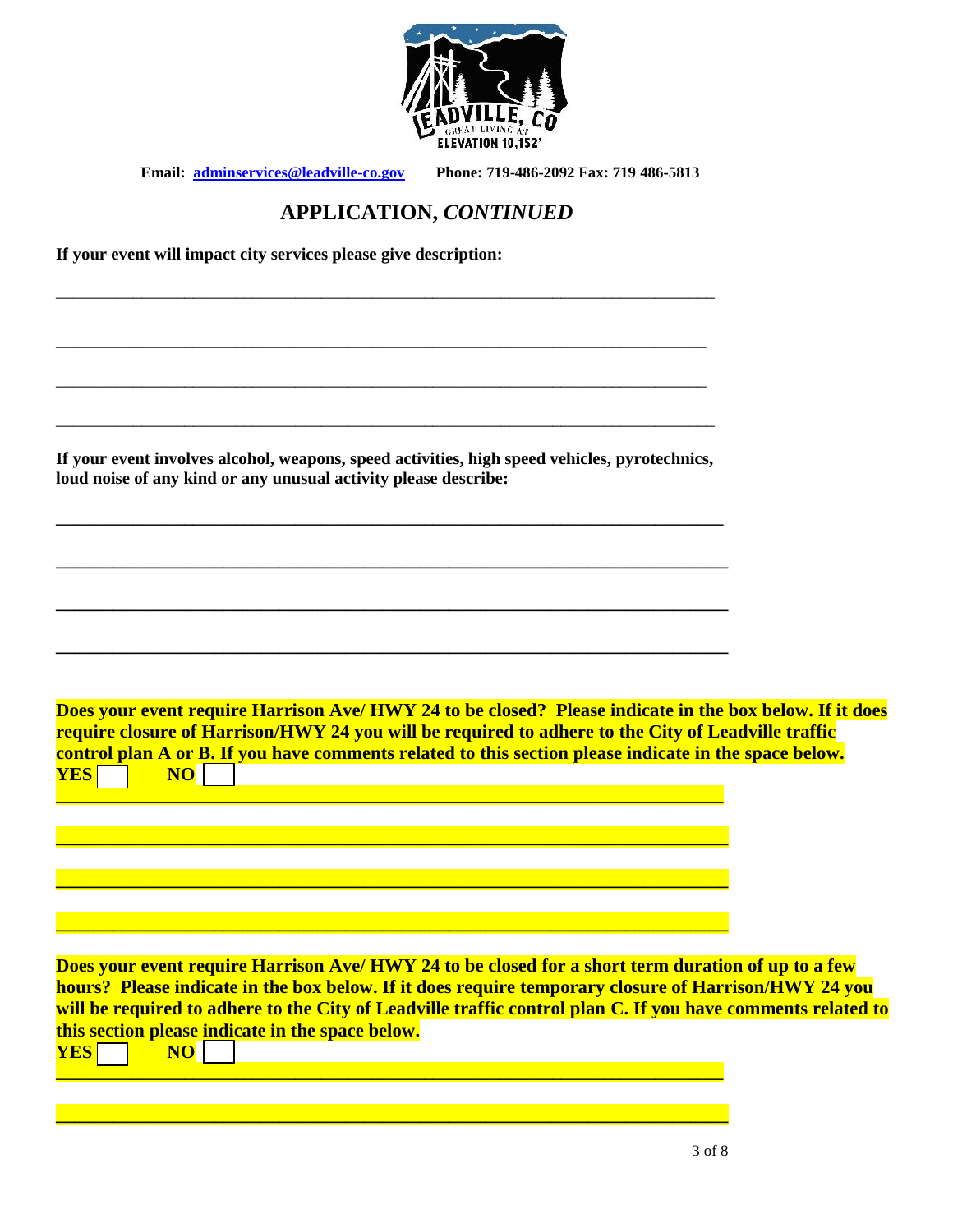

#### **If required, an original Certificate of Insurance must be received by the City of Leadville prior to the approval and issuance of your Special Event Permit.**

The applicant will need commercial general liability insurance that names as Additional Insured, the "City of Leadville its officers, employees, and agents" and any other public entities impacted by your event to which this permit applies. Insurance coverage must be maintained for the duration of the event including setup and dismantle dates.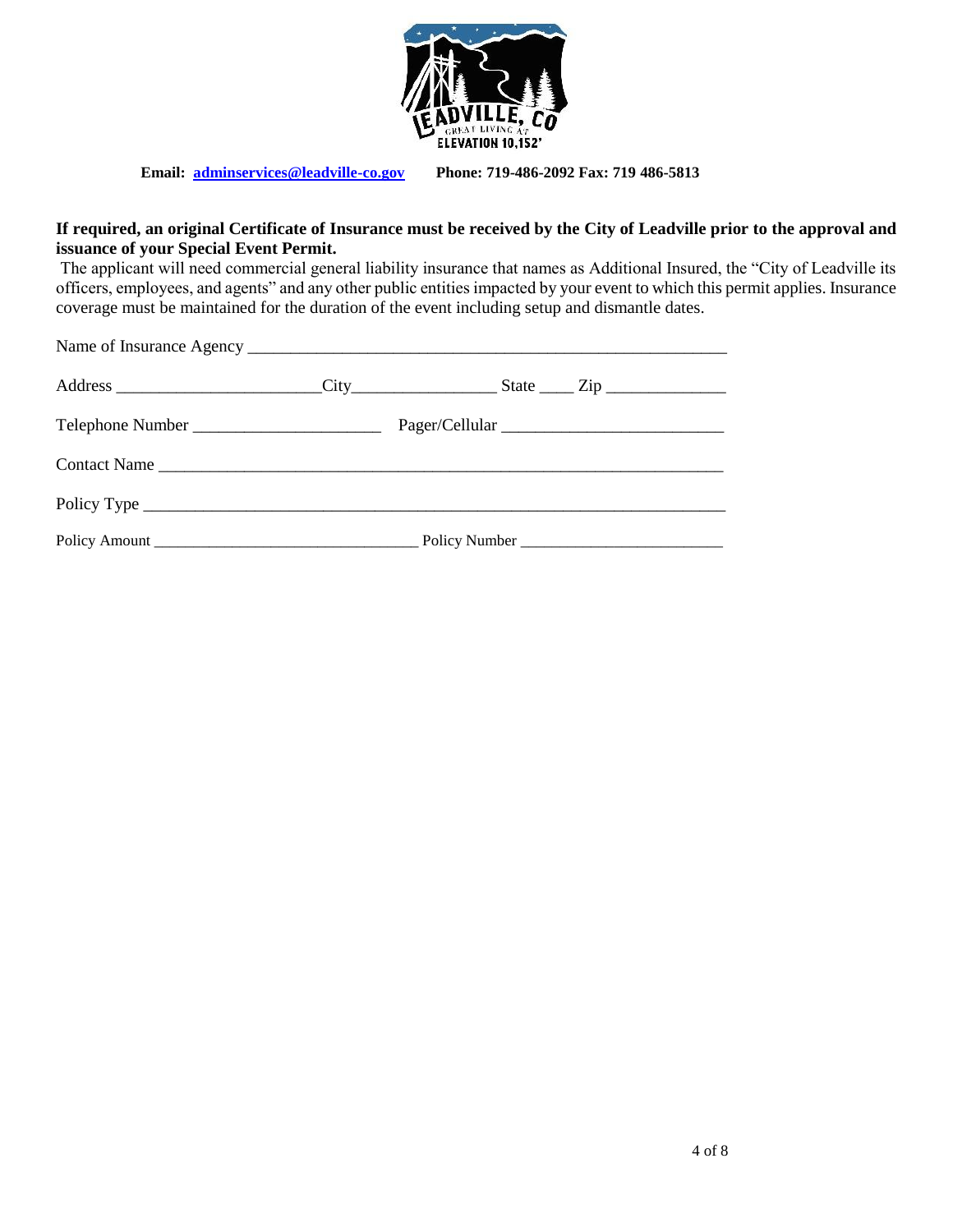

#### **APPLICATION, CONTINUED**

#### **Please Provide an Event Map that includes the following information**

If the item does not apply please write N/A in the box.

 $\Box$  Location of fencing, barriers and/or barricades. Indicate any removable fencing for emergency access.

- $\Box$  Provision of minimum twenty foot (20') emergency access lanes throughout the event venue.
- $\Box$  Location of first-aid facilities and ambulances.
- $\Box$  Location of all stages, platforms, scaffolding, bleachers, grandstands, canopies, tents, portable toilets,
- booths, beer gardens, cooking areas, trash containers and dumpsters, and other temporary structures.
- $\Box$  A detailed or close-up of the food booth and cooking area configuration including booth identification of all vendors cooking with flammable gases or barbecue grills.
- $\Box$  Generator locations and/or source of electricity.
- $\Box$  Placement of vehicles and/or trailers.
- $\Box$  Exit locations for outdoor events that are fenced and/or locations within tents and tent structures.

\_\_\_\_\_\_\_\_\_\_\_\_\_\_\_\_\_\_\_\_\_\_\_\_\_\_\_\_\_\_\_\_\_\_\_\_\_\_\_\_\_\_\_\_\_\_\_\_\_\_\_\_\_\_\_\_\_\_\_\_\_\_\_\_\_\_\_\_\_\_ \_\_\_\_\_\_\_\_\_\_\_\_\_\_\_\_\_\_\_\_\_\_\_\_\_\_\_\_\_\_\_\_\_\_\_\_\_\_\_\_\_\_\_\_\_\_\_\_\_\_\_\_\_\_\_\_\_\_\_\_\_\_\_\_\_\_\_\_\_\_

Other related event components not listed above. \_\_\_\_\_\_\_\_\_\_\_\_\_\_\_\_\_\_\_\_\_\_\_\_\_\_\_\_\_

#### **CERTIFICATION**:

I/we certify that the information contained in the foregoing application is true and correct to the best of my/our knowledge and belief that I/we have read, understand and agree to abide by the requirements, rules and regulations governing the proposed Special Event Permit under the City of Leadville. I/we agree to comply with all other requirements of the City, County, State, Federal Government, and any other applicable entity which may pertain to the use of the Event venue and the conduct of the Event, I/we agree to pay all fees, taxes and the City shall not be liable for the payment of such taxes. I/we agree to abide by the requirements of the Special Events Permit, and further certify that I/we, on behalf of the Host Organization, am also authorized to commit that organization, and therefore agree to be financially responsible, in conjunction with the Host Organization, for any costs and fees that may be incurred by or on behalf of the Event to the City of Leadville.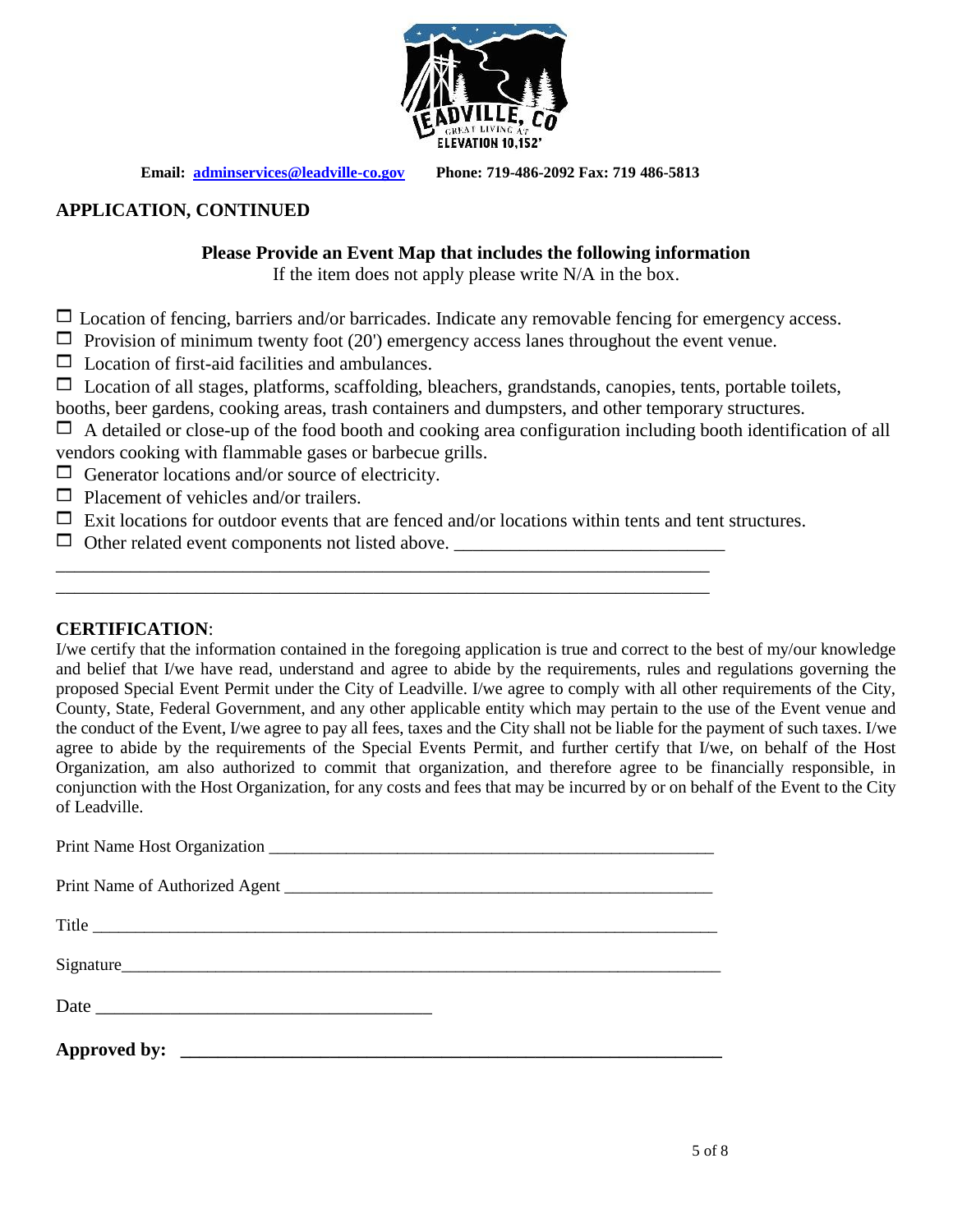

Phone: 719-486-2092 Fax: 719 486-5813

## **APPROVAL/DENIAL PAGE**

(copy to be given to applicant along with the application, and filed with documentation)

### **REQUEST HAS BEEN:**

|                                                                                               | <b>Event Denied:</b> |             |
|-----------------------------------------------------------------------------------------------|----------------------|-------------|
| <b>Date</b>                                                                                   |                      | <b>Date</b> |
| <b>INSURANCE REQUIRED?</b><br>$\square$ YES<br>(Attach Certificate of Insurance to file copy) | $\Box$               | NO          |
| <b>Special Events Permit Requirements:</b>                                                    |                      |             |
|                                                                                               |                      |             |
|                                                                                               |                      |             |
|                                                                                               |                      |             |
|                                                                                               |                      |             |
|                                                                                               |                      |             |
|                                                                                               |                      |             |
|                                                                                               |                      |             |
|                                                                                               |                      |             |
|                                                                                               |                      |             |
| Date:                                                                                         |                      |             |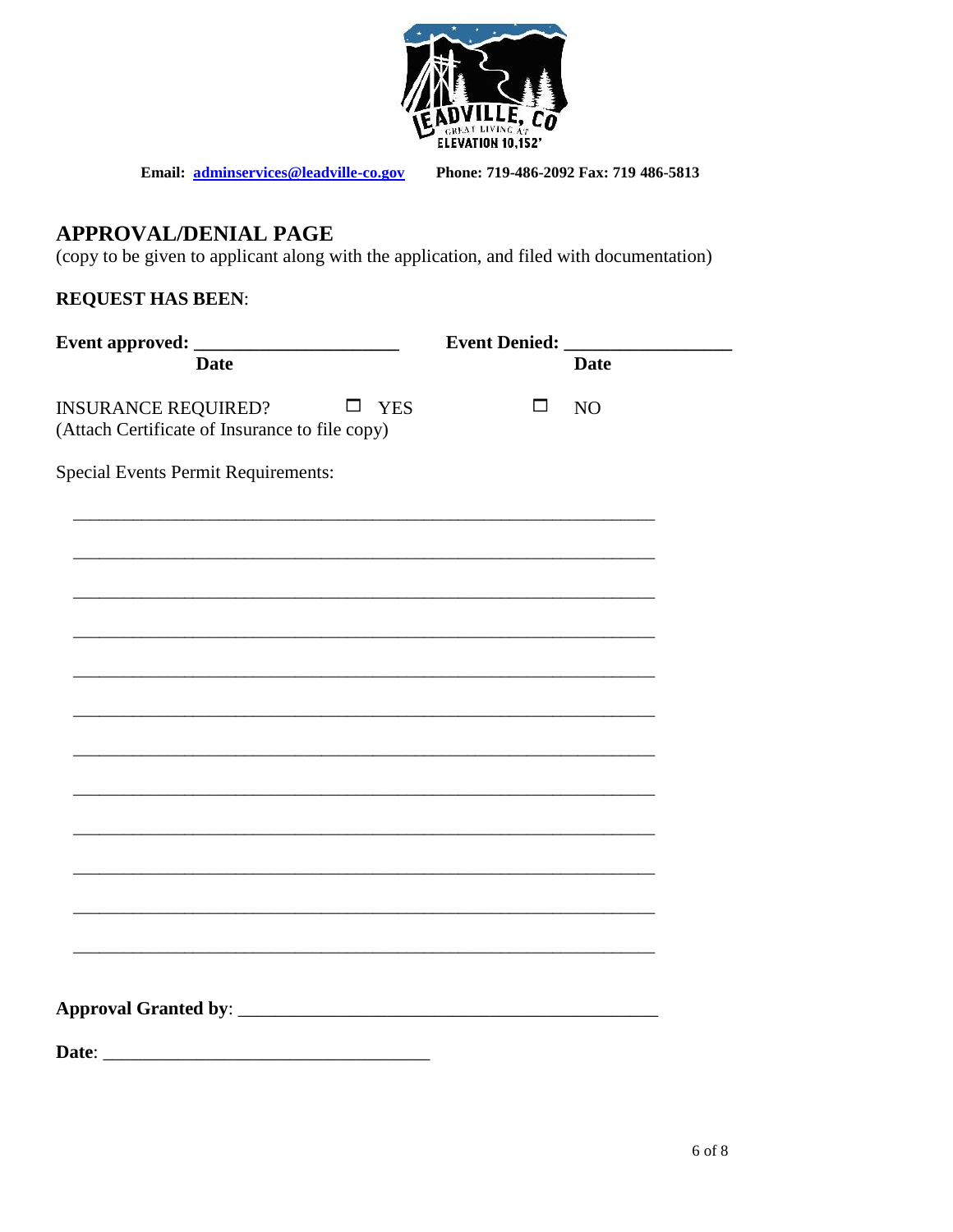

#### **FOR OFFICIAL USE ONLY: SIGN OFF REQUIRED FROM ALL CHECKED BOXES**  *\*CAN BE EMAIL DIRECTED TO PLANNING OFFICAL BY DEPARTMENT HEAD* **DEPARTMENT INPUT (to be attached to the permit file copy)**:

 **City of Leadville (Planning Official):** CONDITIONS / RESTRICTIONS/ COMMENTS

\_\_\_\_\_\_\_\_\_\_\_\_\_\_\_\_\_\_\_\_\_\_\_\_\_\_\_\_\_\_\_\_\_\_\_\_\_\_\_\_\_\_\_\_\_\_\_\_\_\_\_\_\_\_\_\_\_\_\_\_\_\_\_\_\_\_\_\_\_\_\_\_\_\_\_\_\_\_

| <b>City Street Dept.:</b> CONDITIONS / RESTRICTIONS/ COMMENTS   |                                                                                                  |  |
|-----------------------------------------------------------------|--------------------------------------------------------------------------------------------------|--|
|                                                                 |                                                                                                  |  |
|                                                                 |                                                                                                  |  |
| <b>Police Department:</b> CONDITIONS / RESTRICTIONS/COMMENTS    |                                                                                                  |  |
|                                                                 |                                                                                                  |  |
| <b>Fire Department:</b> CONDITIONS / RESTRICTIONS/ COMMENTS     |                                                                                                  |  |
|                                                                 |                                                                                                  |  |
| <b>Health Dept. (food):</b> CONDITIONS / RESTRICTIONS/ COMMENTS |                                                                                                  |  |
|                                                                 |                                                                                                  |  |
|                                                                 | <b>Lake County Building &amp; Land Use (HWY 24 Closure):</b> CONDITIONS / RESTRICTIONS/ COMMENTS |  |
|                                                                 |                                                                                                  |  |
|                                                                 |                                                                                                  |  |